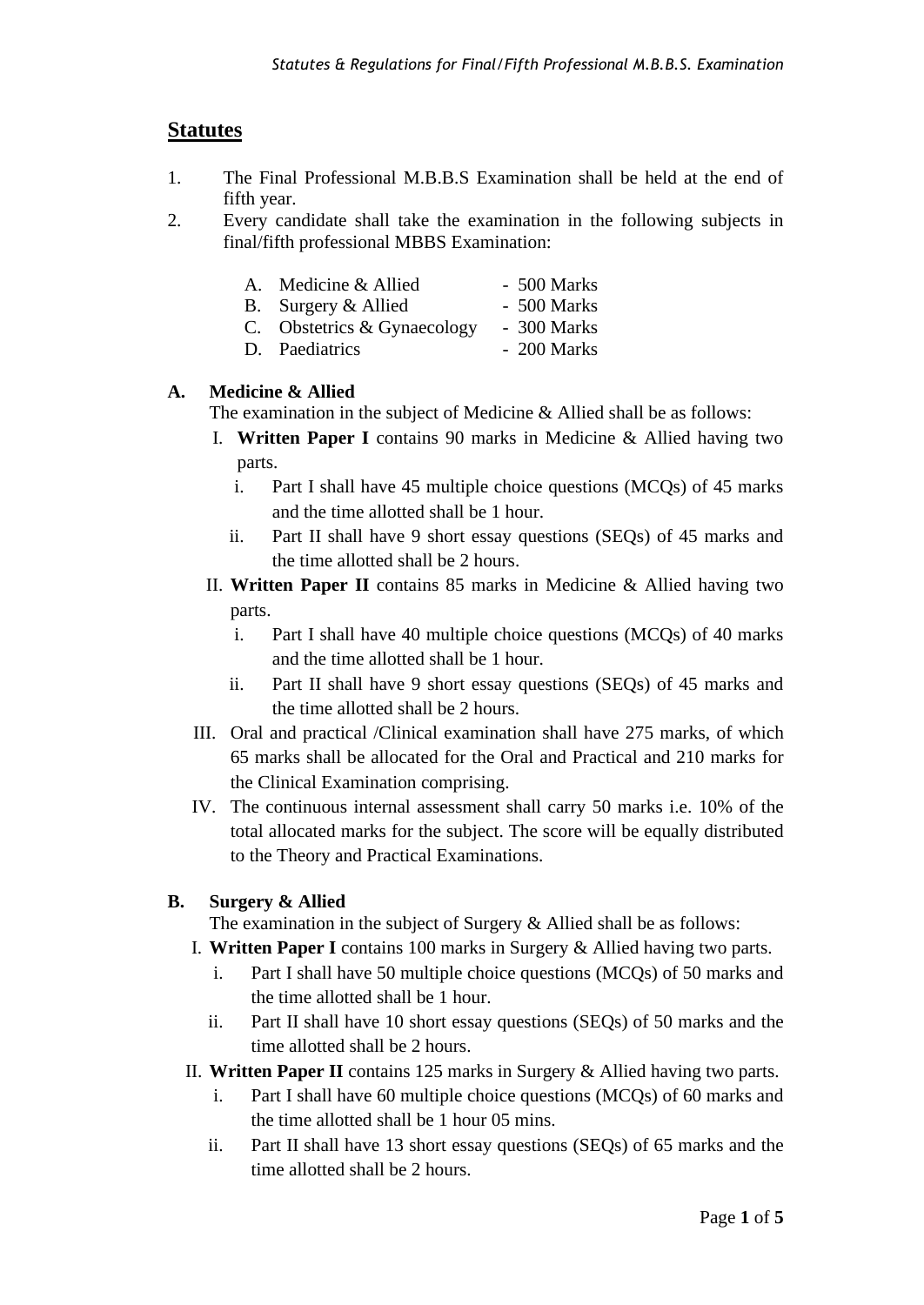- III. Oral and practical /Clinical examination shall have 225 marks, of which 55 marks shall be allocated for the Oral and Practical and 170 marks for the Clinical Examination.
- IV. The continuous internal assessment shall carry 50 marks i.e. 10% of the total allocated marks for the subject. The score will be equally distributed to the Theory and Practical Examinations.

#### **C. Obstetrics & Gynaecology**

The examination in the subject of Obstetrics  $\&$  Gynaecology shall be as follows:

- I. **Written Paper of Obstetrics** contains 70 marks in Obstetrics having two parts.
	- i. Part I shall have 35 multiple choice questions (MCQs) of 35 marks and the time allotted shall be 45 mins.
	- ii. Part II shall have 7 short essay questions (SEQs) of 35 marks and the time allotted shall be 2 hours.
- II. **Written Paper of Gynaecology** contain 65 marks in having two parts.
	- i. Part I shall have 35 multiple choice questions (MCQs) of 35 marks and the time allotted shall be 45 mins.
	- ii. Part II shall have 10 short essay questions (SEQs) of 30 marks and the time allotted shall be 2 hours 15 mins.
- III. Oral and practical /Clinical examination shall have 135 marks, of which 75 marks shall be allocated for the Oral and Practical and 60 marks for the Clinical Examination.
- IV. The continuous internal assessment shall carry 30 marks i.e. 10% of the total allocated marks for the subject. The score will be equally distributed to the Theory and Practical Examinations.

### **D. Paediatric Medicine**

The examination in the subject of Paediatric Medicine shall be as follows:

- I. One written paper of 90 marks in Paediatric Medicine having two parts.
	- i. Part I shall have 40 Multiple Choice Questions (MCQs) of 40 marks and the time allotted shall be 45 mins.
	- ii. Part II shall have 10 Short Essay Questions (SEQs) of 50 marks and the time allotted shall be 2 hours and 15 mins.
- II. Oral and practical /Clinical examination shall have 90 marks, of which 40 marks shall be allocated for the Oral and Practical and 50 marks for the Clinical Examination.
- III. The continuous internal assessment shall carry 20 marks i.e. 10% of the total allocated marks for the subject. The score will be equally distributed to the Theory and Practical Examinations.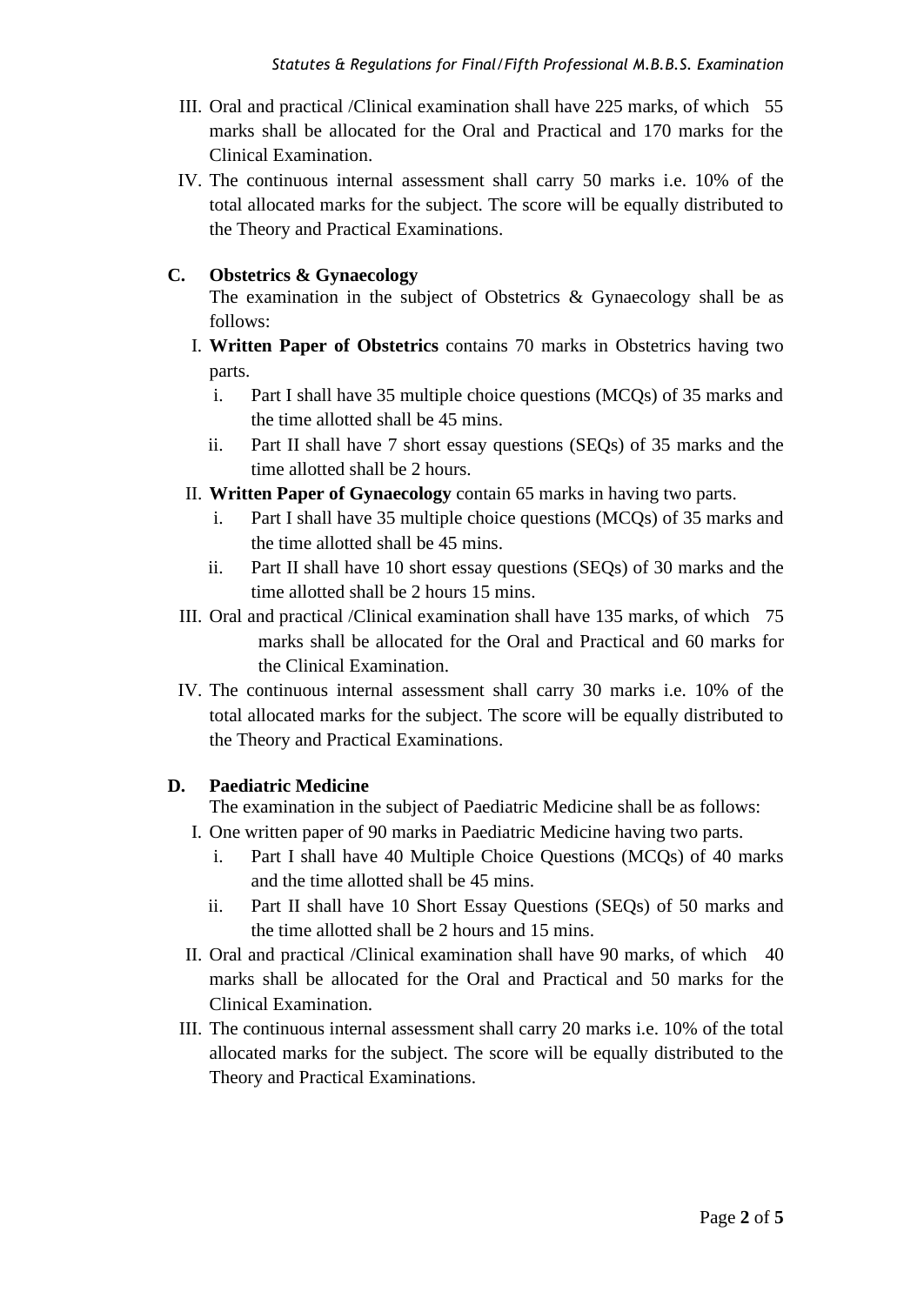3. The marks distribution in each subject is given in Table 1:

|                                          |                            |          |                                                  |            | <b>Total</b> |
|------------------------------------------|----------------------------|----------|--------------------------------------------------|------------|--------------|
| <b>Subject</b><br>Medicine & Allied      | <b>Theory</b>              |          | <b>Practical</b><br>Oral & Practical<br>65 Marks |            |              |
|                                          | Paper I                    |          | <b>Clinical Examination</b>                      | 210 Marks  |              |
|                                          | Part I MCQs                | 45 Marks | <b>Internal Assessment</b>                       |            |              |
|                                          | Part II SEOs               | 45 Marks |                                                  | 25 Marks   |              |
|                                          | <b>Paper II</b>            |          |                                                  |            |              |
|                                          | Part I MCQs                | 40 Marks |                                                  |            |              |
|                                          | Part II SEQs               | 45 Marks |                                                  |            |              |
|                                          | <b>Internal Assessment</b> | 25 Marks |                                                  |            |              |
|                                          |                            | 200      |                                                  | 300        | 500          |
| Surgery & Allied                         | Paper I                    |          | Oral & Practical                                 | 55 Marks   |              |
|                                          | Part I MCQs                | 50 Marks | <b>Clinical Examination</b>                      | 170 Marks  |              |
|                                          | Part II SEQs               | 50 Marks | <b>Internal Assessment</b>                       | 25 Marks   |              |
|                                          | <b>Paper II</b>            |          |                                                  |            |              |
|                                          | Part I MCQs                | 60 Marks |                                                  |            |              |
|                                          | Part II SEQs               | 65 Marks |                                                  |            |              |
|                                          | <b>Internal Assessment</b> | 25 Marks |                                                  |            |              |
|                                          |                            | 250      |                                                  | 250        | 500          |
| <b>Obstetrics</b><br>$\&$<br>Gynaecology | <b>Obstetrics</b>          |          | Oral & Practical                                 | 75 Marks   |              |
|                                          | Part I MCQs                | 35 Marks | <b>Clinical Examination</b>                      | 60 Marks   |              |
|                                          | Part II SEQs               | 35 Marks | <b>Internal Assessment</b>                       | 15 Marks   |              |
|                                          | <b>Gynaecology</b>         |          |                                                  |            |              |
|                                          | Part I MCQs                | 35 Marks |                                                  |            |              |
|                                          | Part II SEQs               | 30 Marks |                                                  |            |              |
|                                          | <b>Internal Assessment</b> | 15 Marks |                                                  |            |              |
|                                          |                            | 150      |                                                  | 150        | 300          |
| Paediatric<br>Medicine                   | Part I MCQs                | 40 Marks | Oral & Practical                                 | 40 Marks   |              |
|                                          | Part II SEQs               | 50 Marks | <b>Clinical Examination</b>                      | 50 Marks   |              |
|                                          | <b>Internal Assessment</b> | 10 Marks | <b>Internal Assessment</b>                       | 10 Marks   |              |
|                                          |                            | 100      |                                                  | <b>100</b> | 200          |
| <b>Total</b>                             |                            |          |                                                  |            | 1500 Marks   |

### **Table 1**

- 4 The medium of Examination shall be English.
- 5. No grace marks should be allowed in any examination or practical under any guise or name.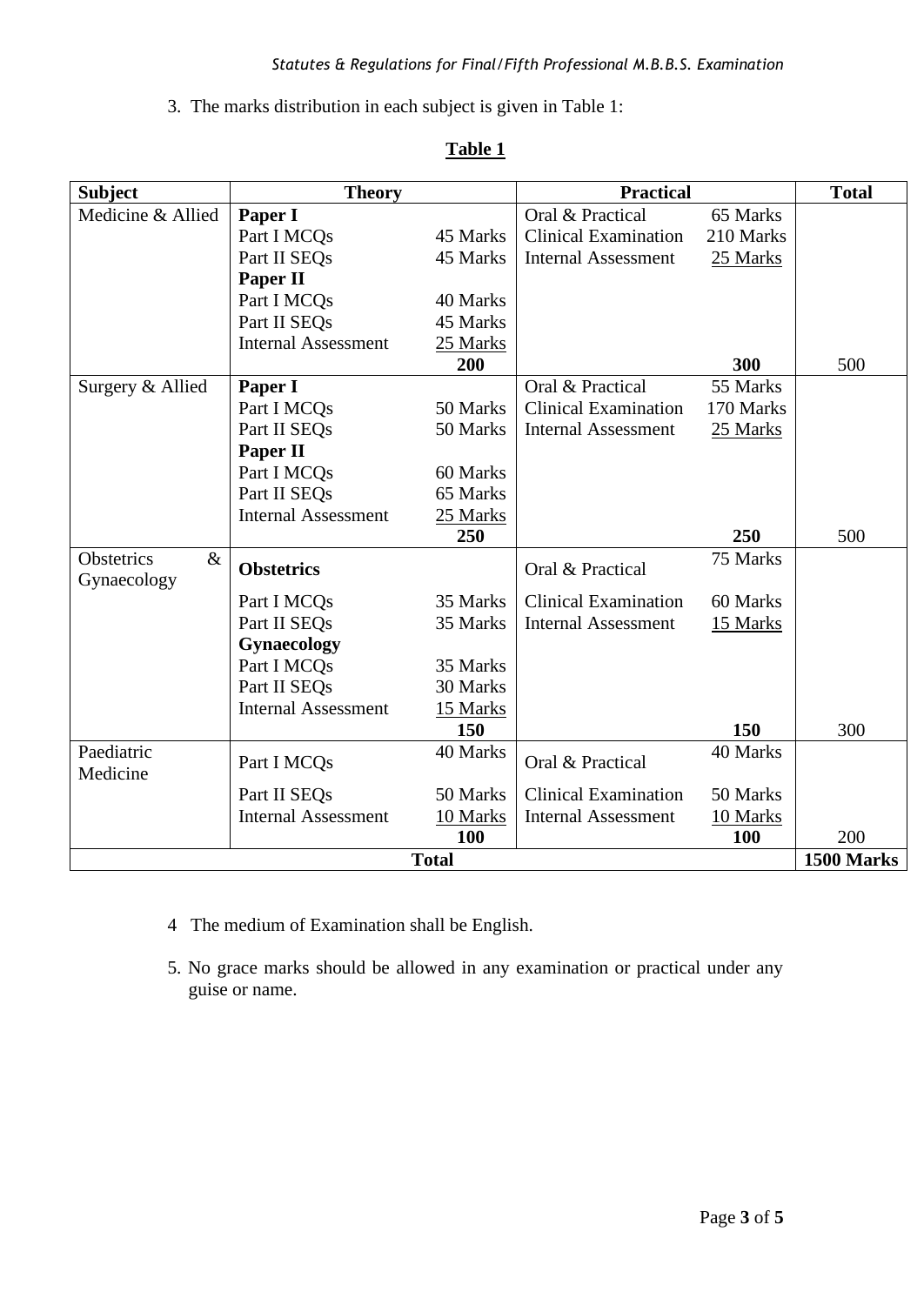# **Regulations**

- 1. This examination shall be open to any student who:
	- a. has been enrolled during the academic year preceding the final/fifth professional examination in a constituent/affiliated College of the University in the Faculty of Medicine.
	- b. has passed the Fourth Professional Examination from University of Health Sciences or an examination from any other recognised University considered equivalent for the purpose by the Academic Council, not less than one academic year previously.
	- c. has his/her name submitted to the Controller of Examinations for the purpose of examination, by the Principal of the College in which he / she is enrolled.
	- d. has his/her marks of internal assessment in all the subjects sent to the Controller of Examinations by the Principal of the College along with the admission forms.
	- e. produces the following certificates duly verified by the Principal of his/her College:
		- i. of good character;
		- ii. of having attended no less than seventy five percent (75%) of the full course of lectures delivered and practicals conducted in each of the subjects of the Final/Fifth Professional Examination;
		- iii. of having attained a minimum of 75% cumulative attendance for the clinical subjects i.e Medicine, Surgery, Gynecology & Obstetrics and Paediatrics, inclusive of attendance during the examination year as well as the preseding year(s).
		- iv. of having been engaged in clinical work at a recognised hospital for a period of not less than three years after passing Second Professional Examination.

The Chairman of the College Academic Council / Principal of the College may condone for valid reasons deficiency up to 05% of lectures in written papers, practical and 05% in clinical. Candidates falling short of lectures or practical / clinical above this percentage shall not be admitted to the examination but may be permitted to appear at the next examination if they attend 75% of the lectures delivered and the practical / clinical conducted up to the commencement of the next examination by remaining on the rolls of a college as regular student.

- f. The detainee students shall complete all the academic requirements including attendance in the year of detention like promoted students enrolled in the class.
- 2. The minimum number of marks required to pass this examination for each subject shall be fifty percent (50%) in written, fifty percent (50%) of the